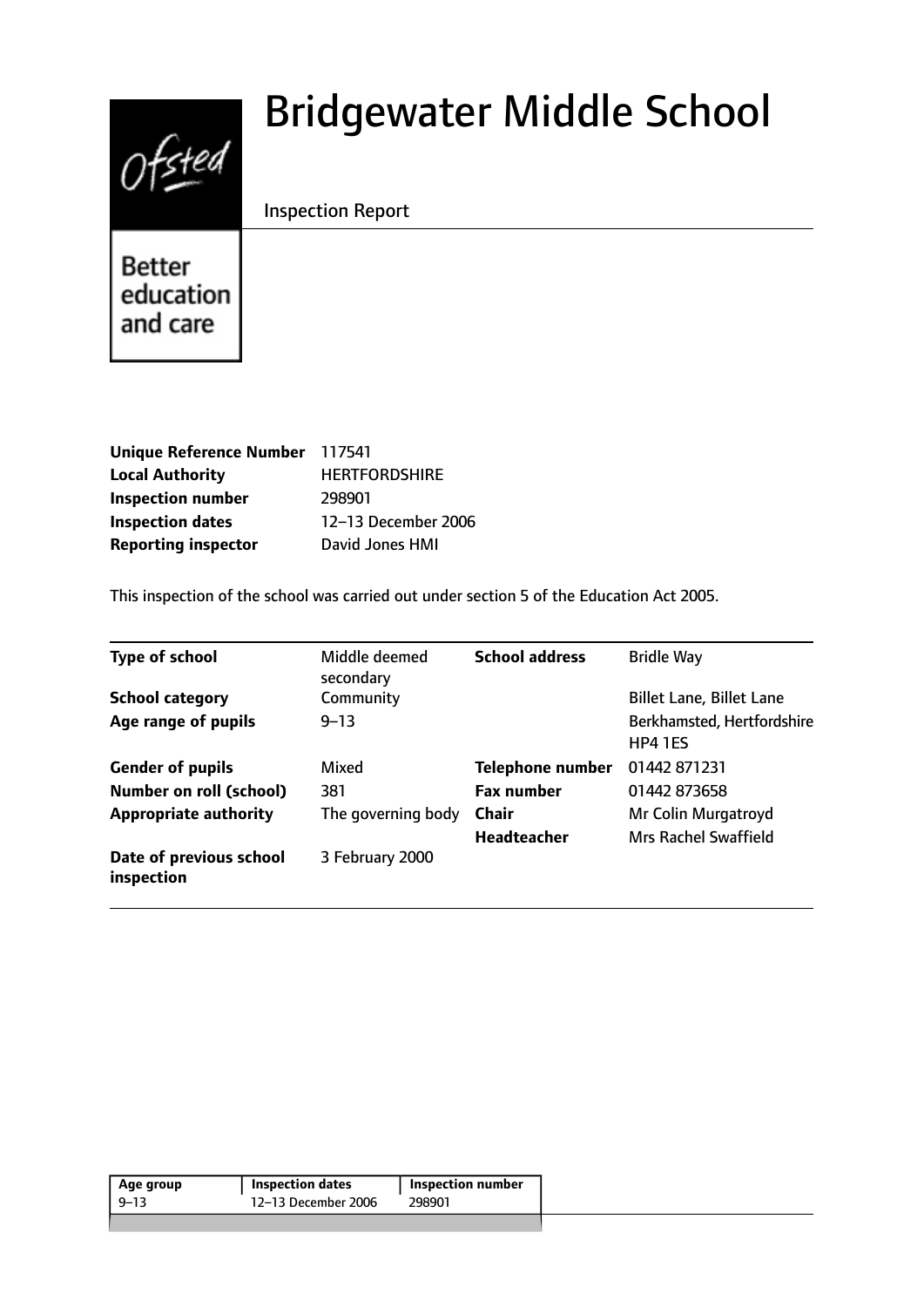© Crown copyright 2006

Website: www.ofsted.gov.uk

This document may be reproduced in whole or in part for non-commercial educational purposes, provided that the information quoted is reproduced without adaptation and the source and date of publication are stated.

Further copies of this report are obtainable from the school. Under the Education Act 2005, the school must provide a copy of this report free of charge to certain categories of people. A charge not exceeding the full cost of reproduction may be made for any other copies supplied.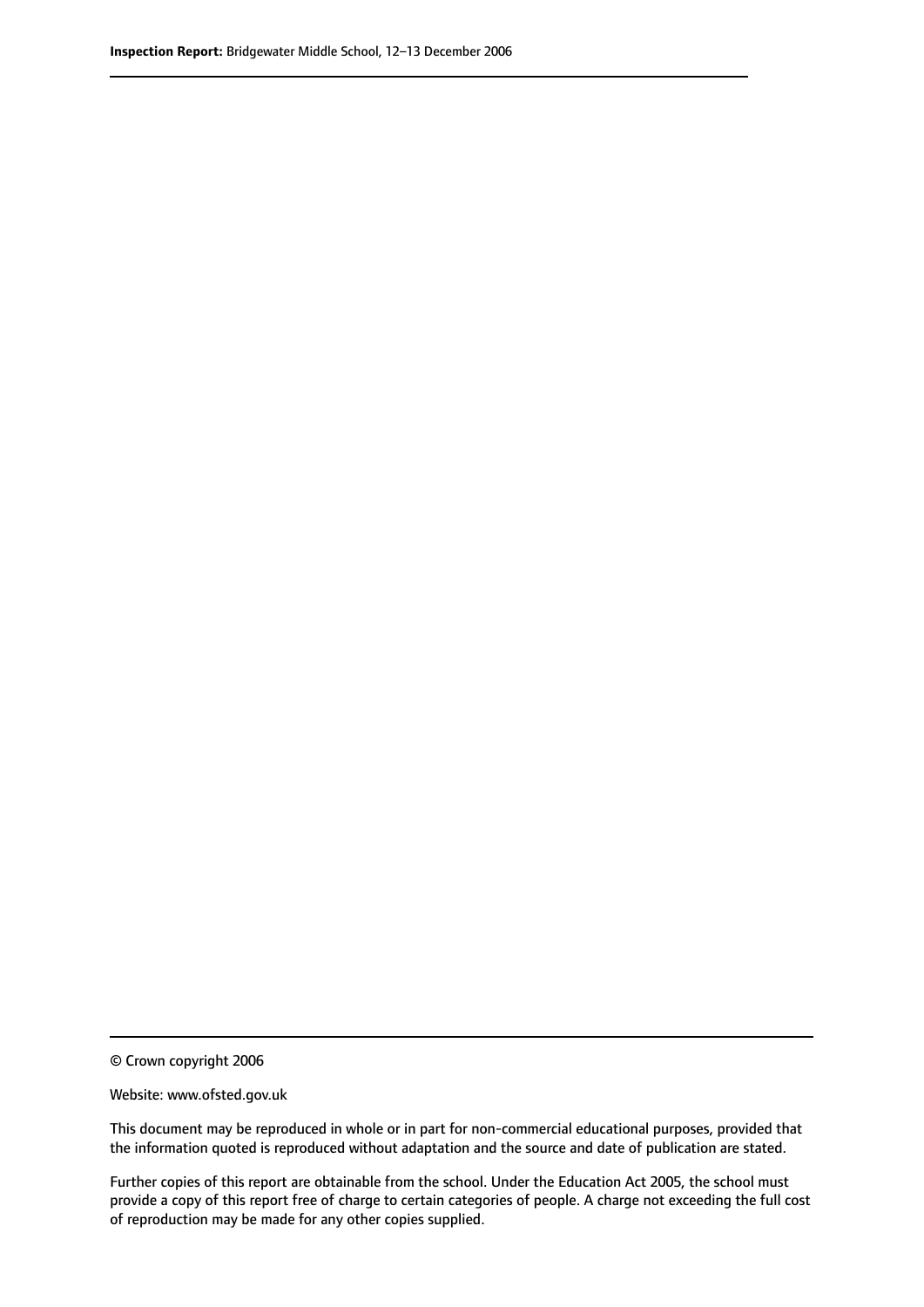# **Introduction**

The inspection was carried out by one of Her Majesty's Inspectors and two Additional Inspectors.

# **Description of the school**

The school is part of a first, middle and upper school system, which serves the town of Berkhamsted and the nearby villages. The number of pupils eligible for free school meals is below average. Attainment on entry is above average. The pupils are predominately of White British heritage, with limited numbers of pupils from a minority ethnic background. The proportion of pupils who speak English as an additional language is low. The proportion of pupils with learning difficulties and/or disabilities is below average and the number of pupils with a statement of special educational need is low. A significant number of pupils transfer out of Year 7 to join 11-18 secondary schools nearby.

#### **Key for inspection grades**

| Grade 1 | Outstanding  |
|---------|--------------|
| Grade 2 | Good         |
| Grade 3 | Satisfactory |
| Grade 4 | Inadequate   |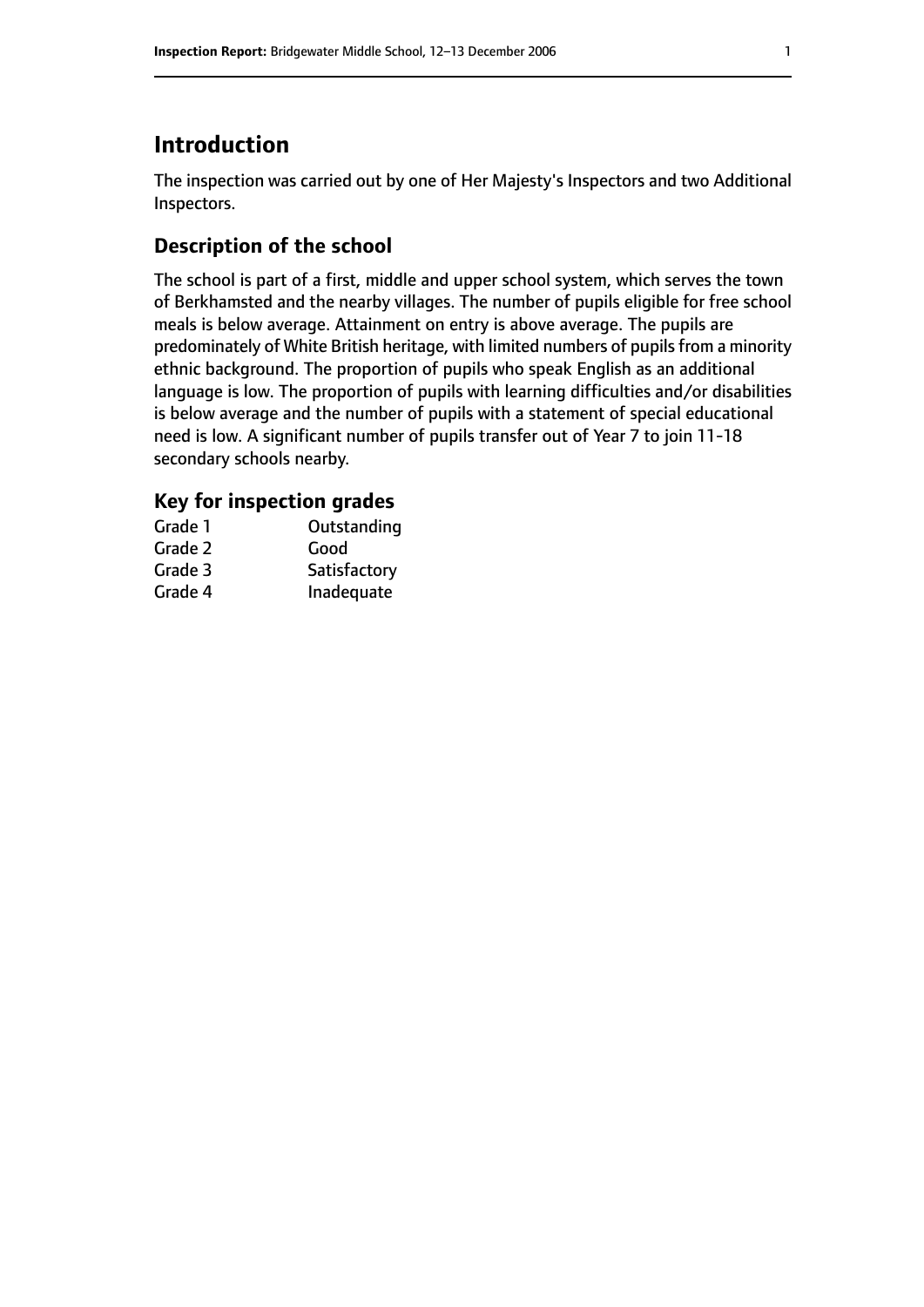# **Overall effectiveness of the school**

#### **Grade: 2**

This is a good school with a number of outstanding features that gives good value for money and has made good progress since the last inspection.

Self-evaluation is good and this report confirms the major judgements made by the school in its own analysis. Leadership and management are good. Senior managers' ambitions for the pupils and the school as a whole are impressive. Senior staff have a realistic view of the school's strengths and weaknesses and have taken action to address those areas in need of development. The school's capacity to make the improvements required is good.

The curriculum is good with the breadth of provision expected for Key Stage 3 available to all year groups. However, setting arrangements for modern languages in Year 7 do not provide sufficient continuity of experience for some pupils. The monitoring and evaluation of teaching is robust and, as a result, the quality of teaching is good; however, the sharper focus on learning, provided in the relatively new learning and teaching policy needs to be developed across the school. Assessment information is used very effectively to inform management decisions, guide pupil progress and monitor the effectiveness of provision. However, the quality of some school based tests does not reflect the quality of classroom provision.

Procedures for safeguarding learners meet current government requirements.

The pupils are guided towards healthy lifestyles by effective physical education provision and high quality school meals that are very popular with pupils.

Standards are above average at age 11 and achievement in all year groups is good. The school, with the support of the local authority (LA), is working with other secondary schools in the town to assume responsibility for the national tests at Key Stage 3. A steady stream of pupils leave the middle school system in years 7 and 8 to gain a place in nearby 11-18 secondary schools. This is no reflection on the school; standards and achievement are good in both year groups.

The pupils' personal development is outstanding and attitudes to learning are excellent; attendance is significantly above average. Care, guidance and support are outstanding, helping to produce well-mannered articulate young people. As one parent commented, 'The school provides an environment in which the children can grow in a responsible, caring and independent way.'

#### **What the school should do to improve further**

- Enhance the focus on the quality of learning developed in recent initiatives by reviewing schemes of work and the test materials used.
- Review the methodology employed in lesson observation to give primacy to the quality of learning.
- Ensure that support for lower achieving pupils does not impact on curriculum continuity.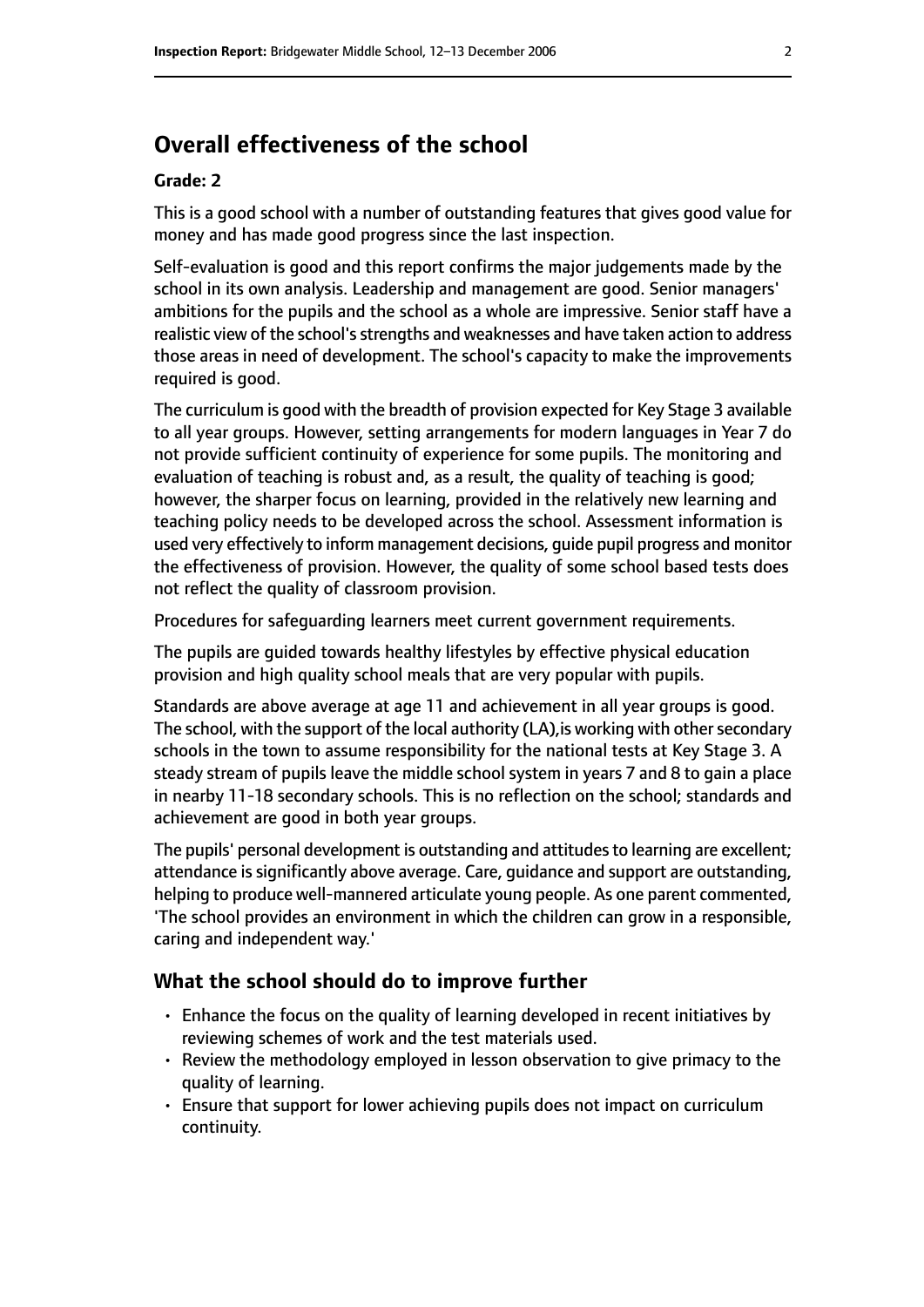# **Achievement and standards**

#### **Grade: 2**

Standards are above average and have been for three years. The provisional results of the 2006 Year 6 national tests in English, mathematics and science have regained the levels achieved previously, following a regression in 2005. The proportion of pupils attaining the higher level 5 results in the core subjects are also above the national figures. Data from non-statutory tests and confirmed by the LA, indicates that most pupils continue to make good progress in Years 7 and 8. Progress in both key stages is good.

# **Personal development and well-being**

#### **Grade: 1**

Pupils' personal development is outstanding. A high calibre middle school ethos has been created. Consequently, pupils learn in a highly supportive and inclusive environment where they feel safe and valued as individuals. One pupil commented that they are challenged, but not pressurised, to 'be the best they can be'. Attendance is well above average because pupils enjoy coming to school. Behaviour is outstanding, producing an exceptionally orderly and respectful community. During lessons pupils concentrate very well and work hard.

Pupils' spiritual, moral, social and cultural development is excellent. They talk with enthusiasm about their sense of belonging to the school, and show a strong understanding of right and wrong. The programme for personal and social education is augmented effectively by the pupils' base teachers who see them daily. Many pupils volunteer readily for special tasks and older pupils support younger ones very effectively. As a result of the wide range of opportunities to take responsibility, pupils make a significant contribution to the life of the school and wider community. This includes strong international links with other schools; for example, with a school in Calcutta. Pupils are proud of the ways in which all are accepted and respected within their school community. They develop self-confidence and self-esteem through the excellent working relationships. Pupils of all ages feel free to express opinions, and their views are valued.

# **Quality of provision**

#### **Teaching and learning**

#### **Grade: 2**

Teaching and learning are good and the proportion of outstanding teaching is impressive. Teachers form good relationships with their students and give considerable individual help. In some outstanding lessons, pupils were totally involved in their learning and responded well to the pace and challenge provided. In these classes, well directed, incisive questions engage and motivate pupils. Where teaching is less demanding, the pupils' progress is only satisfactory. On these occasions the lesson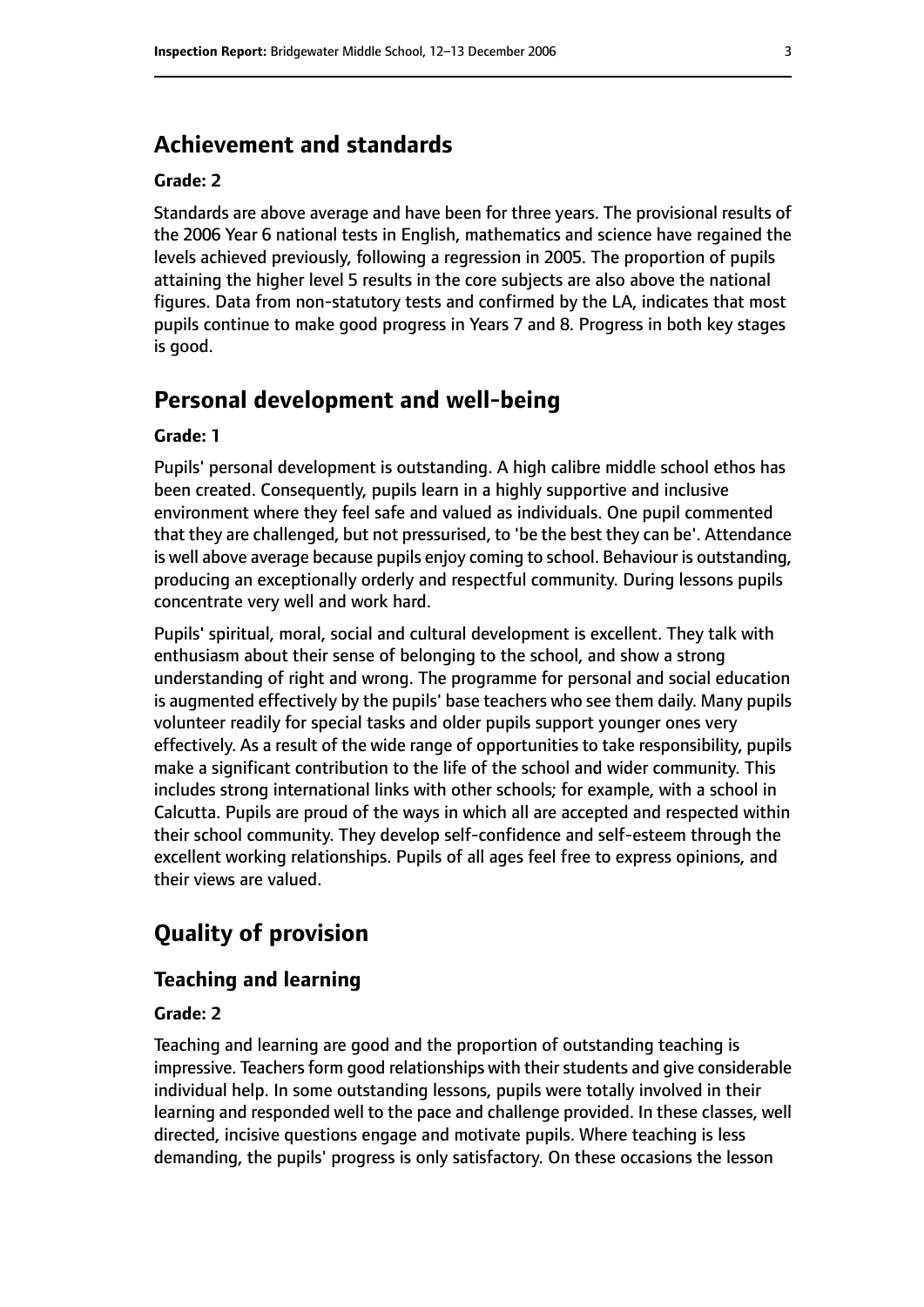focus has been on what pupils have been asked to do rather than what they are expected to learn. A scrutiny of the pupils' books reveals that good teaching is the norm and challenge is a consistent feature of most lessons.

Assessment is often used well to guide learning, although the level of challenge in some school derived tests does not match the standard of work in the pupils' books. Marking is regular and pupils find comments helpful in working towards their targets.

#### **Curriculum and other activities**

#### **Grade: 2**

The quality of the curriculum is good, fulfilling statutory requirements. In addition to traditional subjects, French is taught in Years 5 and 6, and dance has been added to physical education. Drama is taught in Years 7 and 8, and German is included in Year 8. However, a small group of pupils do not study a modern foreign language in Year 7; this omission is not acceptable.

Liaison with first and upper schools to create effective continuity is developing well. The governing body plans to extend the school day by 20 minutes to match the provision in 11-18 schools.

Provision for pupils with learning difficulties and/or disabilities is very good. Teaching assistants effectively support less able pupils, who are at certain times taught in small groups. Pupils identified as gifted or talented are often given higher challenges and extension work. The school organises a wide range of educational visits, and there are regular contributions from community and local authority organisations. Nearly half the pupils have instrumental lessons, and large numbers attend extra-curricular activities, particularly those in music and sport.

#### **Care, guidance and support**

#### **Grade: 1**

The quality of care, guidance and support provided for all pupils is outstanding. Pupils are very appreciative of the way teachers are always there to help them when they experience difficulties. They know the school's philosophy is always 'Let's find a win-win solution.' There are effective procedures for the pupils' protection and for the monitoring of health and safety. Consequently, they feel safe and secure in school. Pupils understand the value of healthy eating, and healthy lifestyles are promoted very well. The canteen provides excellent food and imaginative menus; mealtimes are important, shared, social occasions. There are many opportunities for sport and exercise. Staff are committed to ensuring pupils have the opportunity to fulfil their potential, both personally as well as academically. This ensures individual needs are met, and effective systems enable any potential underachievement to be identified quickly. Consequently, systems for monitoring progress are very effective. Pupils with learning difficulties and/or disabilities are supported well. Pupils of all abilities are enabled to develop an important range of skills which prepare them well for their next stage in education.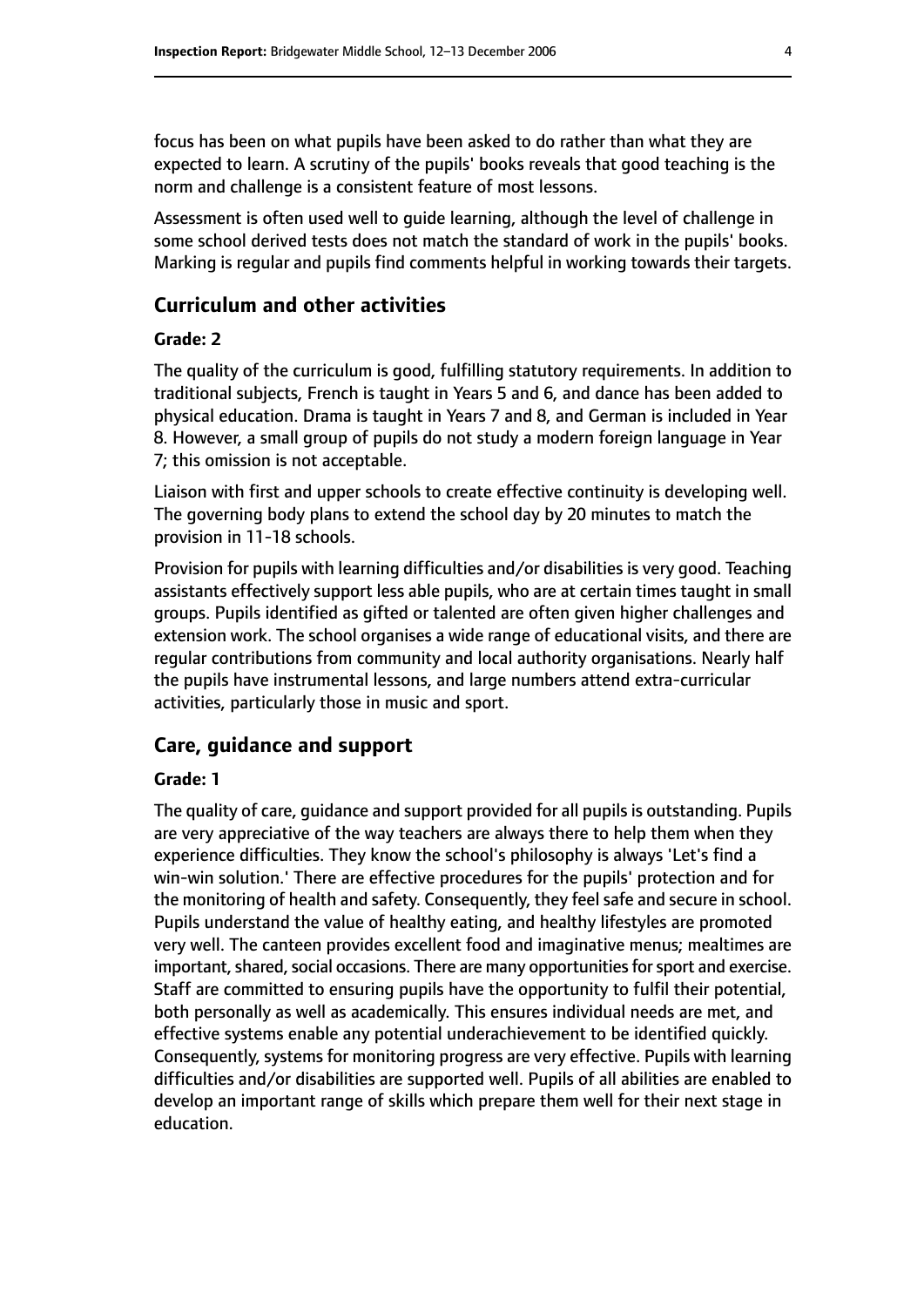# **Leadership and management**

#### **Grade: 2**

The leadership and management of the school are good. Self-evaluation is good with careful analysis developed from robust evidence. Senior managers have a clear view of the improvements they are seeking. The monitoring and evaluation of teaching is robust; however, the current focus pays insufficient attention to the quality of learning.

The headteacher has chosen to support the moderation of assessment data from the feeder schools. As a result the school has a detailed and robust evidence base that allows it to demonstrate progression across both key stages. This is a good management tool, unusual in middle schools. The senior management team is effective and subject leadership is strong in a number of areas. Reports to parents are comprehensive and provide very good information.

The leadership and management of the provision for pupils with learning difficulties and/or disabilities are good. Senior managers direct improvement and promote the well-being of learners through outstanding care, guidance and support. The governance of the school is good. Despite some financial difficulties that are the result of pupil transfers out of Year 7, provision has been enhanced and resource management is good.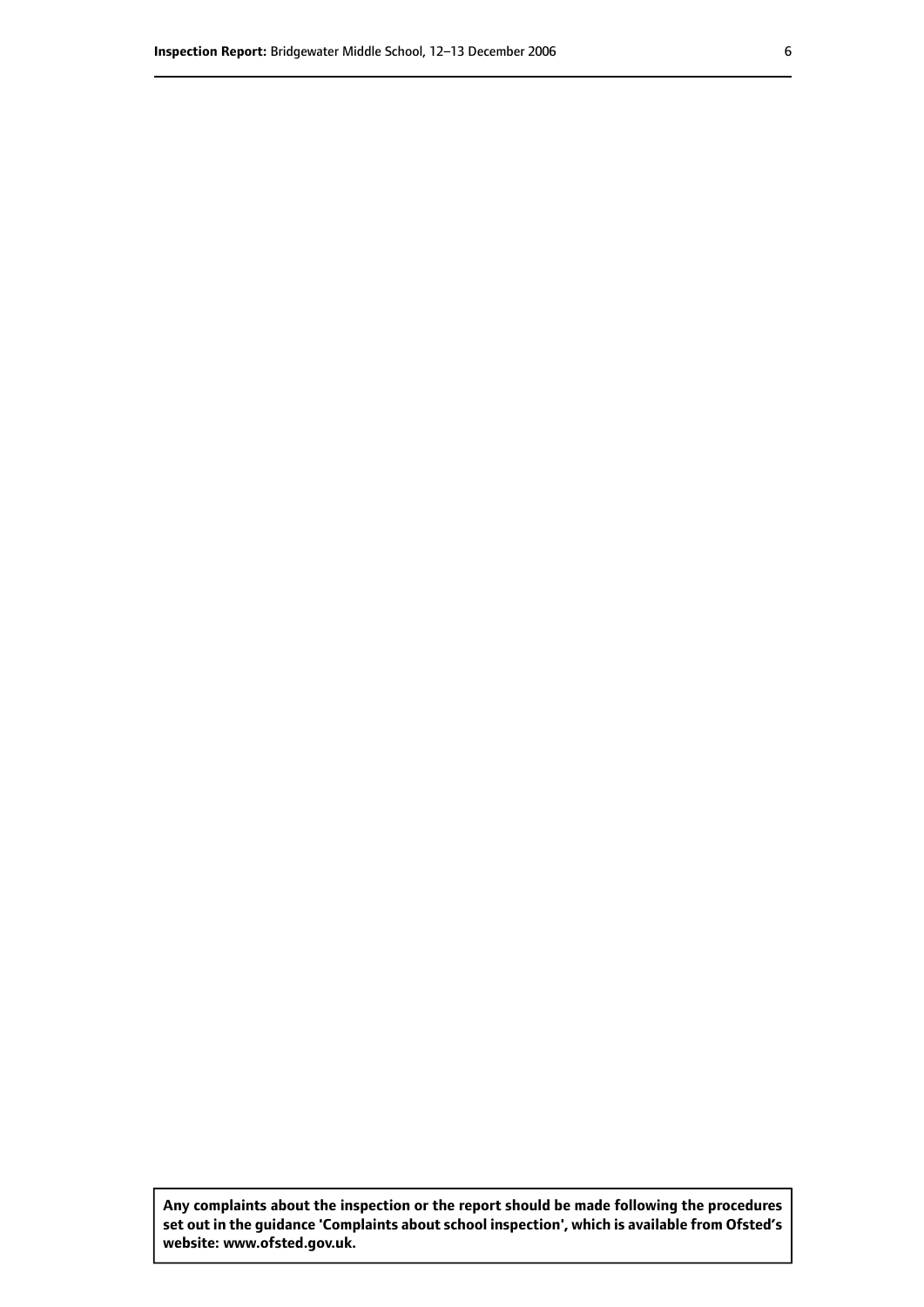# **Inspection judgements**

| Key to judgements: grade 1 is outstanding, grade 2 good, grade 3 satisfactory, and grade 4 | <b>School</b>  |
|--------------------------------------------------------------------------------------------|----------------|
| inadeauate                                                                                 | <b>Overall</b> |

# **Overall effectiveness**

| How effective, efficient and inclusive is the provision of education, integrated<br>care and any extended services in meeting the needs of learners? |     |
|------------------------------------------------------------------------------------------------------------------------------------------------------|-----|
| How well does the school work in partnership with others to promote learners'<br>well-being?                                                         |     |
| The effectiveness of the school's self-evaluation                                                                                                    |     |
| The capacity to make any necessary improvements                                                                                                      |     |
| Effective steps have been taken to promote improvement since the last<br>inspection                                                                  | Yes |

### **Achievement and standards**

| How well do learners achieve?                                                                               |  |
|-------------------------------------------------------------------------------------------------------------|--|
| The standards <sup>1</sup> reached by learners                                                              |  |
| How well learners make progress, taking account of any significant variations between<br>groups of learners |  |
| How well learners with learning difficulties and disabilities make progress                                 |  |

# **Personal development and well-being**

| How good is the overall personal development and well-being of the<br>learners?                                  |  |
|------------------------------------------------------------------------------------------------------------------|--|
| The extent of learners' spiritual, moral, social and cultural development                                        |  |
| The behaviour of learners                                                                                        |  |
| The attendance of learners                                                                                       |  |
| How well learners enjoy their education                                                                          |  |
| The extent to which learners adopt safe practices                                                                |  |
| The extent to which learners adopt healthy lifestyles                                                            |  |
| The extent to which learners make a positive contribution to the community                                       |  |
| How well learners develop workplace and other skills that will contribute to<br>their future economic well-being |  |

# **The quality of provision**

| How effective are teaching and learning in meeting the full range of the<br>learners' needs?                        |  |
|---------------------------------------------------------------------------------------------------------------------|--|
| $\mid$ How well do the curriculum and other activities meet the range of needs $\mid$<br>and interests of learners? |  |
| How well are learners cared for, quided and supported?                                                              |  |

 $^1$  Grade 1 - Exceptionally and consistently high; Grade 2 - Generally above average with none significantly below average; Grade 3 - Broadly average to below average; Grade 4 - Exceptionally low.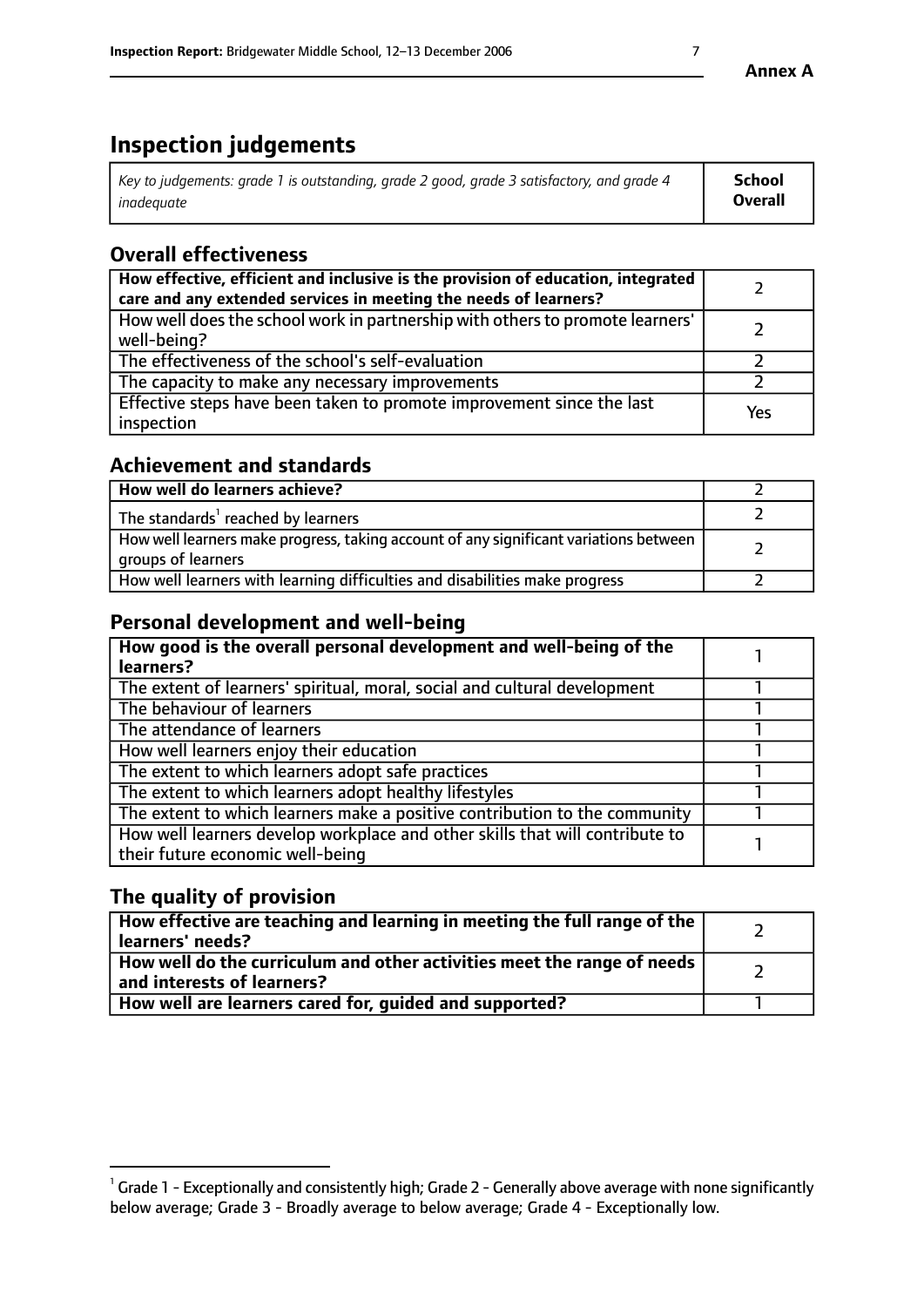# **Leadership and management**

| How effective are leadership and management in raising achievement<br>and supporting all learners?                                              |               |
|-------------------------------------------------------------------------------------------------------------------------------------------------|---------------|
| How effectively leaders and managers at all levels set clear direction leading<br>to improvement and promote high quality of care and education |               |
| How effectively performance is monitored, evaluated and improved to meet<br>challenging targets                                                 | $\mathcal{L}$ |
| How well equality of opportunity is promoted and discrimination tackled so<br>that all learners achieve as well as they can                     |               |
| How effectively and efficiently resources, including staff, are deployed to<br>achieve value for money                                          | $\mathcal{P}$ |
| The extent to which governors and other supervisory boards discharge their<br>responsibilities                                                  |               |
| Do procedures for safequarding learners meet current government<br>requirements?                                                                | Yes           |
| Does this school require special measures?                                                                                                      | No            |
| Does this school require a notice to improve?                                                                                                   | <b>No</b>     |